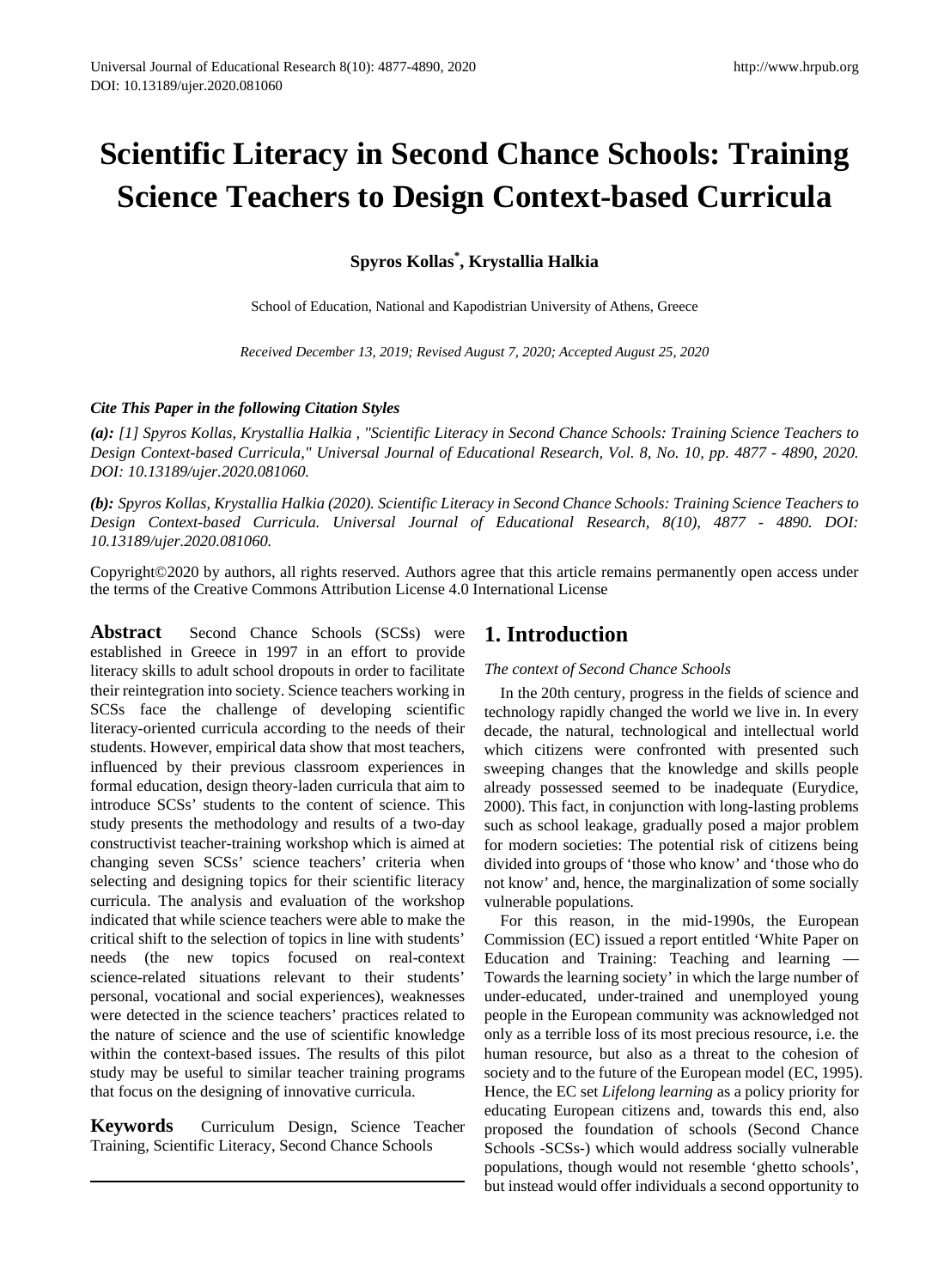adapt to society (EC, 1995).

The pilot project was launched by the EC in 1997, and Athens was one of the 13 cities selected to participate. SCSs in Greece are supervised by the Institute for Continuing Adult Education (IDEKE) – now renamed as the Youth and Lifelong Learning Foundation (INEDIVIM). It comprises a 'two-year, flexible innovative educational program that enables people aged 18 and over who have not completed compulsory education to obtain a certificate equivalent to that of a student graduating from Lower Secondary School' (IDEKE, 2003). The population of students in Greek SCSs consists of those who need special support to cope with the current socio-economic conditions, namely the unemployed, economic immigrants, prisoners, and members of ethnic or religious minority groups. Therefore, the main goal of SCS as set by the IDEKE (2003) is 'to help them [i.e, students] start participating in cultural, political and economic life, and also to enable them to change their status in society'. The key means of accomplishing this is through literacy-driven subject curricula, supplemented by students' participation in interdisciplinary action plans (projects) that are developed by each SCS in collaboration with the local community (IDEKE, 2003). Thus, Greek SCSs seek to reintegrate students into society through the acquisition of the competencies required to act in real life situations. On the other hand, according to the IDEKE, 'it would be wrong to think that technical skills and knowledge have lost their significance. What we need to learn is how to relate and use skills, competencies and knowledge in different social contexts, along with other people' (Chatzitheoharus et al., 2010).

As mentioned above, the target group of Greek SCSs consists mainly – though not exclusively – of adult school dropouts. For this reason, it is important that teachers create a learning environment that will drastically differ from the students' first experience in formal education. This requires teachers to design flexible literacy-based curricula relevant to their student population's specific cultural context and their personal, vocational or social needs and interests, and therefore serve the goal of active and meaningful learning (IDEKE, 2003).

Regarding scientific literacy, IDEKE considers a literate person to be 'the one who is capable of participating in the social discourse on scientific and technological issues in a modern society' and, to this end, recommends that science teachers in SCSs design curricula that exploit daily life science-related issues socio-scientific issues (SSI) relevant to students' lives (IDEKE, 2003)*.* The present study focuses on the practices of science teachers in Greek SCSs when they design curricula aiming at reintegrating their students into society through scientific literacy.

#### *The term 'scientific literacy' and the characteristics of scientific literacy curricula*

In an earlier paper (deleted for anonymity), an extended review of the different meanings of the notion of 'scientific literacy' and of the content of the corresponding curricula that have been designed worldwide, been presented. This review found that, despite the fact that scientific literacy is considered by the educational communities as an integral aspect of the culture of citizens of tomorrow and therefore an aim that should be promoted by all contemporary curricula, the 'universal' meaning of the term remains vague in the literature (Durant, 1993; Bybee, 1997). Thus, several interpretations of and approaches to scientific literacy can be traced, based on the views of the curriculum designers and on the needs of each population in question (Laugksch, 2000). Roberts (2007) categorized the approaches of scientific literacy curriculum-designing into two major perspectives/views:

- (a) Vision I: (Science literacy) *'*gives meaning to scientific literacy by looking at the products and processes of science itself. This approach envisions literacy within science.'
- (b) Vision II: (Scientific literacy) *'*derives its meaning from the character of situations with a scientific component, situations that students are likely to encounter as citizens*.* This vision can be called literacy about science-related situations.'

As far as marginalized adult populations are concerned, the corresponding literature (Layton, 1986; Barton, 1998; Roth & Lee, 2004; Dos Santos, 2009) argues that, due to the differentiated educational goals related to the need of reintegrating these students into society, there is an undeniable necessity to make a transition in *curriculum-designing focus* from the traditional perspective of *science literacy* (Vision I) to *scientific literacy* (Vision II), although this transition by itself does not seem to be sufficient: For these populations, the learning context and its relation with students' experiences play essential roles (Layton, 1986; Roth & Lee, 2004). However, since most curricula are designed *top - down*, they disregard a critical parameter of curriculum-designing; namely the students' specific micro-characteristics, interests and needs. Such curricula most commonly address issues of general interest and they focus on the skills, competencies and knowledge not from the perspective of the students, but from that of *what modern societies 'demand' for the future citizens* (Laugksch, 2000). For instance, Twenty-First Century Science is a curriculum that exploits issues that appear in media articles in order to familiarize students with a form of scientific knowledge that will be implicitly embedded in their daily lives (Millar, 2006), while the so-called Science-Technology-Society (STS) programs bring to light controversial SSI to give prominence to argumentation and decision-making skills essential for future world citizens (Aikenhead, 2003; Ratcliffe 2009; Lee et al., 2013; Van Dijk, 2014; Yacoubian, 2018). Therefore, both above-mentioned approaches possess a macro view of scientific literacy (Laugksch, 2000). On the other hand, curricula in line to the adult scientific literacy literature draw on contexts of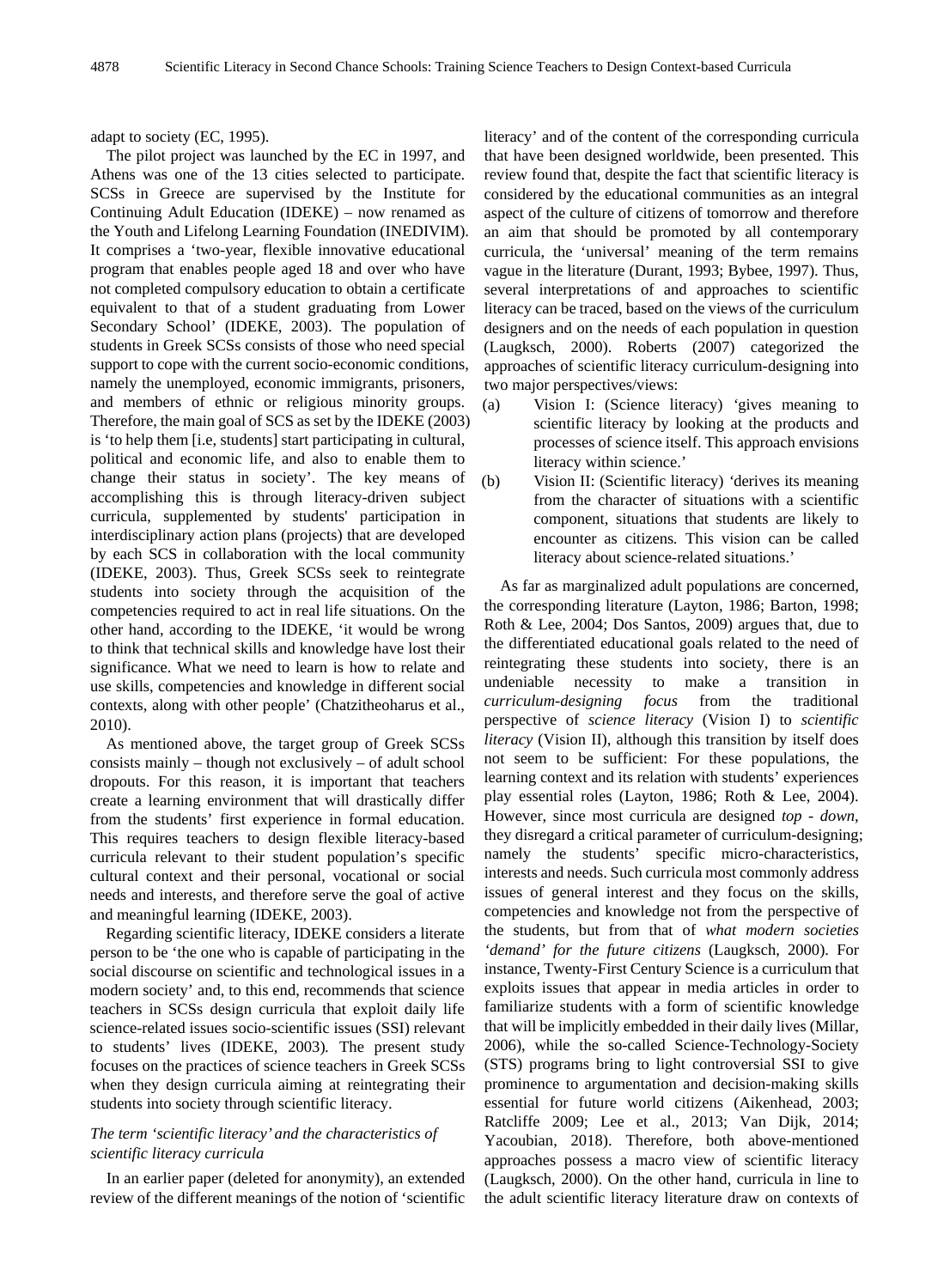learning that derive from the individuals' personal, vocational or social lives in the local community. Students are engaged in meaningful collective activities to develop skills and acquire scientific knowledge for participation in community life. Τhe role of *community* is considered as decisive, according to the corresponding literature, for becoming and belonging, since individuals shape their identities through their communication and collaboration with others (Roth, 2015). This is why participating in community life should be the focal point in an educational process (i.e the means and the main goal of learning), especially for marginalized populations (Roth & Lee, 2004; Roth, 2015). It should be noted that in such 'authentic', collective endeavours, scientific knowledge is considered to be just one among many forms of knowledge (e.g. politics, economics, everyday know-how, etc.), and thus it cannot be detached from the other forms of knowledge nor from its own specific context, since it derives its existence and meaning through them (Roth & Lee, 2004).

Radical perspectives which identify the goal of scientific literacy as the need for empowering students to take responsible socio-political action can also be traced in the literature (Barton, 1998; Kolstø, 2001; Levinson, 2006; Dos Santos, 2009). From these perspectives, the corresponding curricula focus on the need for transforming school science education into an endeavour that transcends the boundaries of the school classroom; namely to the commitment to the vision of social reconstruction. The main aim of this so called *Critical Scientific Literacy* trend

is, through value-laden SSI, to enable students to uncover the political interests and social values that lie beneath the scientific and technological practices, thereby empowering them to struggle against the inequitable social reality they live in (Barton, 1998; Kolstø, 2001; Levinson, 2006; Dos Santos, 2009).

Figure 1 attempts to depict the aforementioned trends of the literature in the form of a spectrum, which unfolds from the most traditional point of view (i.e. a focus on the content of science) to the most radical (i.e. a focus on socio-political issues) (deleted for anonymity).

Briefly summarizing the above information from the literature, it is an accepted fact that there is no need to search for a consensus on the meaning of the term scientific literacy and on the appropriate content of a scientific literacy-oriented curriculum (Bybee, 1997). Instead, the term should be conceptualized broadly enough for local school districts and individual classroom teachers to set the goals that are most suitable for their particular situations along with the content that is most appropriate for their students (DeBoer, 2000). Especially as regards marginalized populations (the type of population that SCSs address as well), the proposed approaches exploit science-related situations and activities that draw on or take place in real contexts relevant to the students' personal, vocational and social experiences to support the educational goal of students' participation in community life (Vision II, Micro view).



**Figure 1**. Spectrum of curriculum designing: Emphasis on different aspects of scientific literacy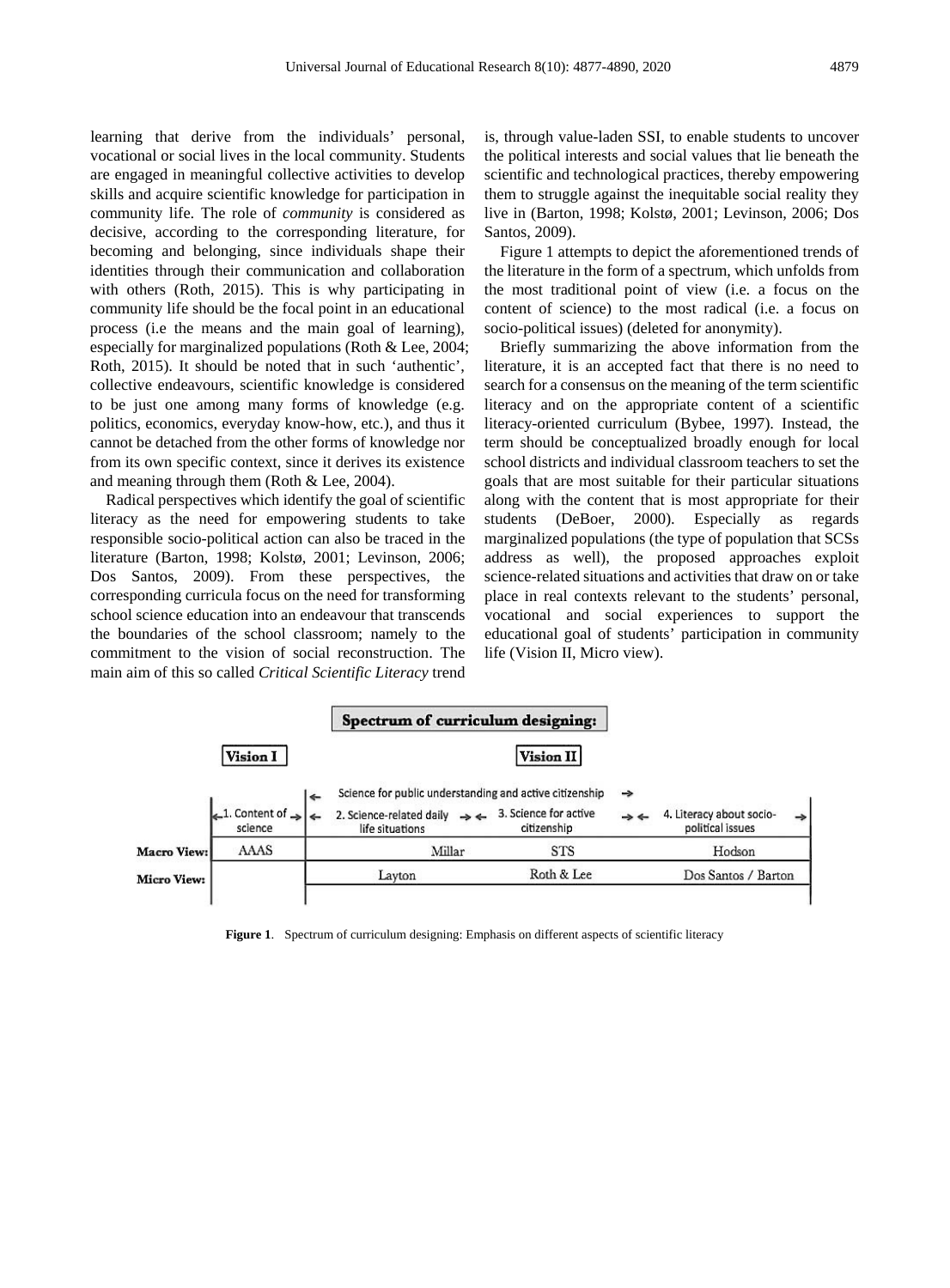#### *Research Problem*

These aforementioned conclusions of the literature that designate the tailoring of the science content to the specific needs of each student population and engaging them in multi-disciplinary activities in the local community that are meaningful to them seems to be aligned with the stated guidelines and philosophy of the Greek SCSs. Thus, in our view, the curricula of SCSs should incorporate some SSI which would provide examples of the social inequalities affecting the students' lives and would thus pave the way for discussions on how struggle is necessary to bring about social equity and justice (Dos Santos and Barton's curriculum exemplars).

However, empirical data in the field of the scientific literacy curricula of Greek SCSs (deleted for anonymity) show that the large portion of the SCSs' science teacher population who are inexperienced in adult education, influenced by their previous classroom experiences in formal education, tend to develop theory-laden curricula (Vision I) and to focus on teaching science topics and phenomena drawing on their own academic backgrounds (e.g. Newtonian laws, the structure of matter). On the other hand, science teachers with previous experience in adult education design curricula aiming at providing daily life, science-related knowledge and skills to facilitate the development of the students' ability to comprehend and cope with everyday issues. However, it should be noted that the majority of these issues deal with situations of general interest, such as earthquakes, the human body, etc. (Vision II, Macro view); none of these are derived from the students' specific life context. Moreover, science teachers in Greek SCSs rarely integrate SSI among those issues they choose to teach; thereby they seem to ignore a crucial aspect of their students' needs, which is their need to reintegrate into community life (deleted for anonymity).

#### *Research Aim and Research Questions*

This study presents an analysis of the results of the methodology used in a training workshop aimed at changing the perceptions and practices of science teachers in Greek SCSs towards scientific literacy curriculum designing. Specifically, the research question consisted of two parts: *To what degree can a teacher-training workshop, aiming to motivate SCS science teachers to shift their curriculum-designing behavior to focus on science-related situations relevant to their students' specific needs, influence participants?* and *Which are the main difficulties science teachers in SCSs face when attempting such a shift?*

# **2. Research Methodology**

#### *General Background*

As mentioned above, this is a pilot study that focuses on

tracing seven Greek SCSs': (a) perceptions and practices when they design their scientific literacy curricula, (b) their difficulties or potentials when they attempt to shift their practices from theory-laden curricula towards curricula that derive its content from science-related situations relevant to their students' specific needs and experiences. The latter is implemented in the context of a training workshop that adopts a constructivist view of learning and a metacognitive perspective of conceptual change in science teachers' perceptions. The particular characteristics of the framework of this training workshop are analyzed below.

# *The difficulties involved in developing a teacher training workshop aiming to change science teachers' perceptions and practices*

In order to design such a workshop, it is necessary to realize the difficulties traced in similar professional development programs previously attempted, and several such programs reported in the literature were reviewed during the planning process. In most cases, the intended effects of these programs were either not successful or only partly successful (Stolk, De Jong & Bulte, 2011). This is because a transition from content-based to context-based science curricula (Fig. 2, continuous line) requires a paradigm shift in the science teachers' *ideology of teaching* (Geddis, 1991), i.e. a shift involving a set of solid and coherent perceptions about science and science education that have been 'constructed' on the basis of their prior teaching experiences (Hewson et al., 1999). More analytically, this shift is related to their views on the nature of scientific knowledge (i.e. a shift from their positivistic perspective towards a socio-cultural perspective that acknowledges the inherent ethical, political, historical aspects of scientific knowledge), on the aims of science education (i.e. a shift from a view that the ultimate educational goal is to train students to acquire basic scientific knowledge towards the goal of teaching about science through issues relevant to the students' interests and needs), and on their own role within the context of the design and delivery of a curriculum (i.e. a shift from the role of a trainer towards to that of a facilitator empowering students' skills for active citizenship) (Lemke, 2001; Bartholomew, Osborne & Ratcliffe, 2004; Day & Bryce, 2011).

Moreover, the transition of the science teachers' practices towards the designing of curricula with an emphasis on meeting the needs of a specific group of students (Fig. 2, dashed line) requires the teachers to change their perspective. In other words, each teacher has to both 'step out' of his/her own system of values and perceptions about the importance of scientific knowledge and adapt to the particular context of the learners (namely their culture, interests and needs) in order to assess what is important to be taught from their view (Barton, 1998). This process of adapting to the living conditions of the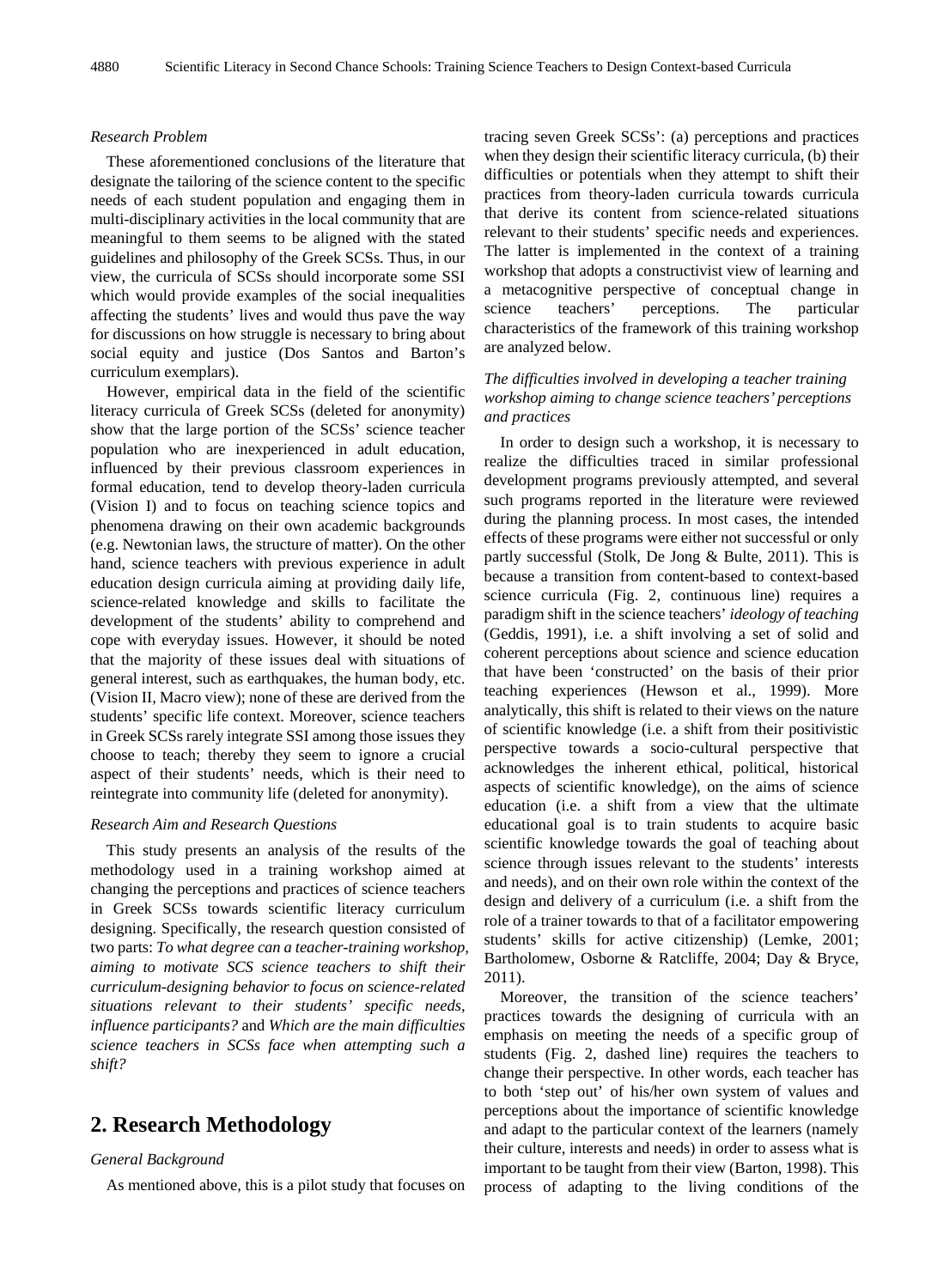marginalized is not an easy task. It entails, first of all, a certain level of empathy; namely the ability of facing reality 'through the eyes of the students and to confront a world we might not want to confront; a world fraught with inequalities and injustices that shape the students' lives' (Barton, 1998). Secondly, it relates to the teachers' ability to recognize in this reality science-related issues and to exploit them as building blocks for meaningful curriculum-designing for the students.

Another difficulty highlighted in the existing literature is that even when science teachers seem to understand and adopt such context-based innovations relevant to students' lives, they tend to fear that the teaching of science within a context reduces the amount of subject matter, thereby

requiring them to both focus in depth on topics they may not know well, and transform and use the content knowledge within these contexts in a way that is meaningful to their students. Thus, they fell that they lack the Pedagogical Content Knowledge (PCK) to teach the authentic science-related issues properly (Stolk, De Jong & Bulte, 2011; Van Dijk, 2014). Consequently, the main activities of a workshop that aims to facilitate science teachers in SCSs shift in science curriculum-designing should focus on (a) encouraging science teachers' conceptual change through reflection on cognitive conflict, and (b) empowering science teachers' confidence by providing practical guidelines/methods for the educational practice (Pintó, 2005).



: change in the science teachers' 'ideology of teaching'  $------$ : change of perspective for assessing what is important to be taught





**Figure 3.** A brief description of the learning cycle applied at the training workshop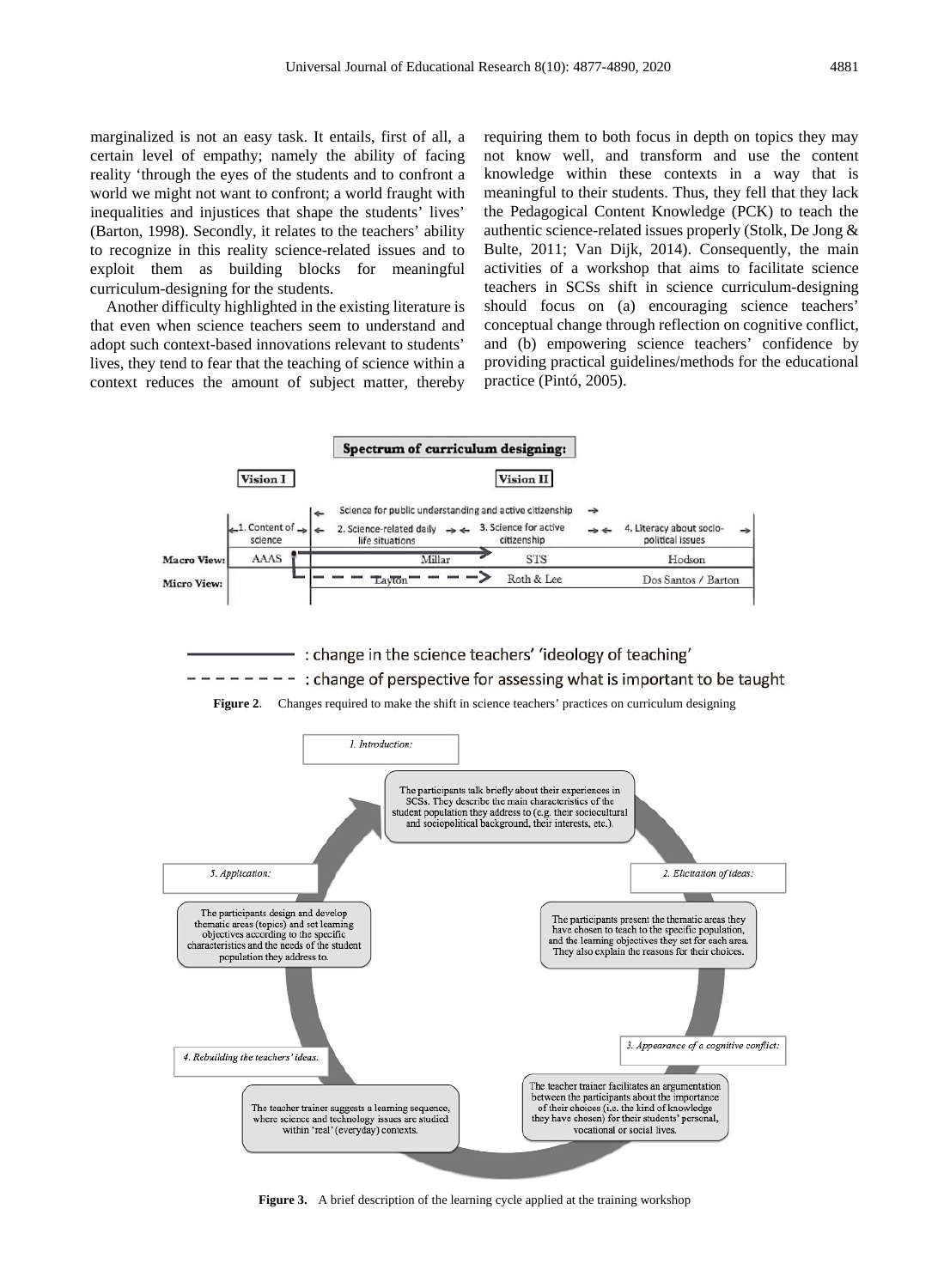#### *Instruments and Procedures*

Science Teacher Training in an Information Society (STTIS) program provides a methodological framework that relies on the two axes referred to above, i.e. reflection on cognitive conflict and providing practical guidelines for educational practices. The STTIS framework adopts a constructivist view of learning and a metacognitive perspective of conceptual change in science teachers' perceptions. It follows a five-step learning cycle of sequenced phases, starting with identifying the teachers own perceptions and practices in curriculum designing and ending with the design of the desired curriculum (Pintó, 2005). The SCSs' science teacher training workshop implemented in this study is based on this framework (Fig. 3).

As shown in Figure 3, the first phase of the workshop (i.e. *Introduction*) aims to introduce science teachers and the context of the SCS where he/she works to each other. More analytically, each science teacher is encouraged to describe the main characteristics of the student population he/she refers to, namely the students' personal and sociocultural background, their occupations, their interests, the reasons they dropped out of school in the first place, the reasons they returned to school and their intentions and goals relating to this educational procedure.

The second phase (*Elicitation of ideas*) focuses on tracing the science teachers' perceptions and practices on curriculum designing. To this end, the participants of the

workshop are asked to present the goals and the content of the scientific-literacy curriculum they have designed. They describe whether their curriculum is oriented towards the content of science or towards real-life situations, if it incorporates SSI, etc. Moreover, in an attempt to reveal the underlying 'philosophy' of their design, they describe both their rationale for their choices and to the factors they take into account.

In the third phase (*Appearance of a cognitive conflict*), the teacher trainer attempts to guide the participants to a cognitive conflict by facilitating a group discussion about the importance of scientific knowledge in their students' personal, vocational or social lives. Specifically, relying (a) on the science teachers' perceptions and practices when designing their curricula (as described in phase 2), and (b) on the science teachers' own descriptions of the characteristics of their student population (as described in phase 1), the teacher trainer asks them to consider and discuss the significance of the content knowledge (e.g. Newtonian Laws) for their students' scientific literacy by eliciting responses to questions such as 'Is this knowledge an asset that enriches your students' personal, vocational or social lives and facilitates their integration into society? Why do science teachers frequently include such topics (e.g. Mechanics) in their curricula?'. In this way, the teacher trainer guides the science teachers to a re-definition of the notion of *scientific literacy* in the specific educational context and of the way it should be approached through the content of a curriculum.



**Figure 4**. An overview of the learning sequence introduced to the science teachers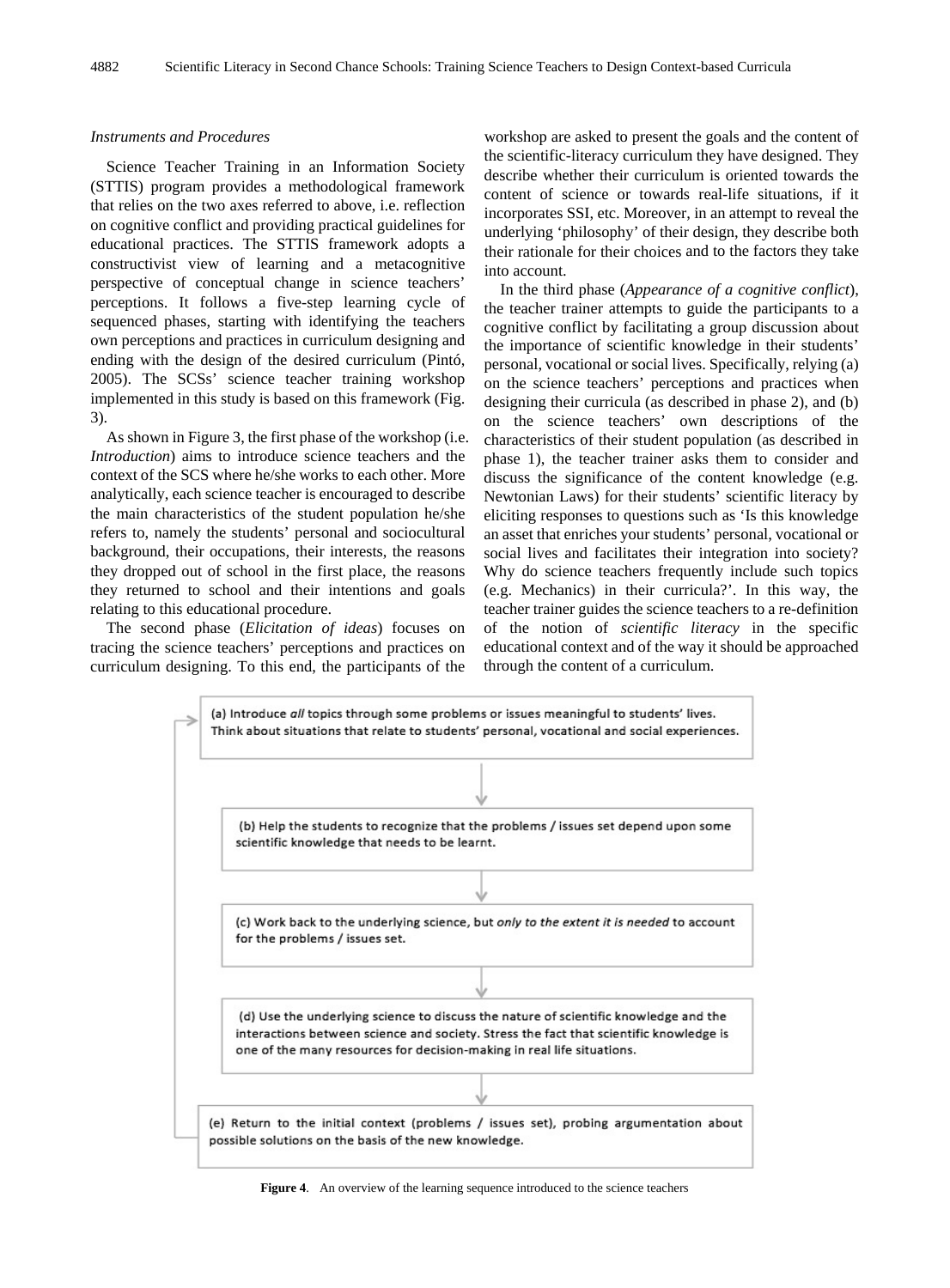Phase 4 (*Rebuilding the teachers' ideas*) is the intervention stage of the workshop. The teacher trainer provides guidelines (i.e. a five-stage learning sequence for science teachers and an example of the design of a topic which showed step by step how to implement this sequence in practice) relating to the design of context-based topics for SCSs' curricula (Fig. 4).

In the last phase (*Application*) of the five-step learning cycle, the science teachers had to utilise the principles and guidelines (five-stage learning sequence) introduced during the workshop to design two science topics (i.e. strand units for their curricula) related to their students' experiences and needs; one of the designs was created by teachers working individually, and one by teachers in small groups.

The aforementioned procedure of the workshop was video-recorded and analyzed using content analysis methods with respect to science teachers' difficulties in changing their approach on curriculum designing. Moreover, two science education experts evaluated the topics (strand units) that the science teachers developed in the training workshop with respect to the degree to which key aspects of the training were integrated into the topics.

#### *Sample*

Seven SCSs' science teachers participated in a two-day (12 hours overall) training workshop which aimed to help them to transform the criteria they use when selecting and designing topics (i.e. strand units) for their scientific literacy curricula.

The sample was selected in a way as to ensure that the participants would have a variety of academic backgrounds, different levels of teaching experience in adult and formal secondary education, and would be working with student populations coming from several sociocultural backgrounds and areas of Greece. The characteristics of the sample are summarized in Table 1.

#### *Data Analysis*

As mentioned above, two methods of analysis were used in this research. The first focused on the process of the training workshop, while the second focused on the products of the training workshop.

For the first analysis relating to the process of the workshop was based on methods of content analysis of videotaped lessons/workshops provided in the literature (Bartholomew, Osborne & Ratcliffe, 2004; Derry et al., 2010; Erickson, 2011). Analytically, the videos were split in episodes, in accordance with the stages of the phases of the training workshop and the tasks given to the science teachers in order to investigate the participants' difficulties or abilities in: (a) arguing for their practices regarding the designing of a curriculum based on their population's needs and characteristics, (b) confronting any inconsistencies emerging in the Phase 3 (*Appearance of a cognitive conflict*) and (c) making the changes needed in their practices towards their populations' needs and characteristics in the Phase 4 (*Rebuilding the teachers' ideas*).

As for the analysis of the products of the workshop, two experts in science education evaluated separately the topics developed by the science teachers according to the guidelines proposed in the workshop. Three criteria were used to assess the degree to which teachers had integrated key aspects of the training into the strand units they created: (a) the relevance of the chosen topics to the particular adult population's context of living they were addressed to, (b) the science teachers' ability to transform the scientific knowledge into everyday knowledge relevant to their students' lives, and (c) the science teachers' ability to make interconnections between scientific knowledge and societal issues that give prominence to aspects of the nature of science.

| teacher<br>background<br>(Age)<br>4 yrs in SCSs<br>Female<br>S.T. 1<br>Physicist<br>SCS in an agricultural area<br>10 yrs in other adult education contexts<br>(46)<br>2 yrs in SCSs<br>Female | Science | <b>Sex</b> | Academic         | Years of teaching experience | Context                        |
|------------------------------------------------------------------------------------------------------------------------------------------------------------------------------------------------|---------|------------|------------------|------------------------------|--------------------------------|
|                                                                                                                                                                                                |         |            |                  |                              |                                |
|                                                                                                                                                                                                |         |            |                  |                              |                                |
|                                                                                                                                                                                                |         |            |                  |                              |                                |
|                                                                                                                                                                                                | S.T. 2  |            | <b>Biologist</b> |                              | SCS close to the Greek borders |
| 4 yrs in formal education<br>(30)                                                                                                                                                              |         |            |                  |                              |                                |
| 3 yrs in SCSs<br>Male<br>SCS in an agricultural area                                                                                                                                           | S.T. 3  |            | Physicist        |                              |                                |
| 3 yrs in other adult education contexts<br>(32)                                                                                                                                                |         |            |                  |                              |                                |
| Male<br>5 yrs in SCSs                                                                                                                                                                          | S.T. 4  |            | Geologist        |                              |                                |
| SCS in a prison<br>21 yrs in formal education<br>(60)                                                                                                                                          |         |            |                  |                              |                                |
| 4 yrs in SCSs<br>Male<br>SCS on an island                                                                                                                                                      | S.T. 5  |            | Physicist        |                              |                                |
| 15 yrs in formal education<br>(48)                                                                                                                                                             |         |            |                  |                              |                                |
| 4 yrs in SCSs<br>Female                                                                                                                                                                        | S.T. 6  |            | Geologist        |                              |                                |
| 4 yrs in formal education<br>(33)                                                                                                                                                              |         |            |                  |                              | SCS in an agricultural area    |
| Female                                                                                                                                                                                         | S.T. 7  |            | Geologist        | No teaching experience       | SCS in Athens                  |
| (26)                                                                                                                                                                                           |         |            |                  |                              |                                |

**Table 1.** The characteristics of the sample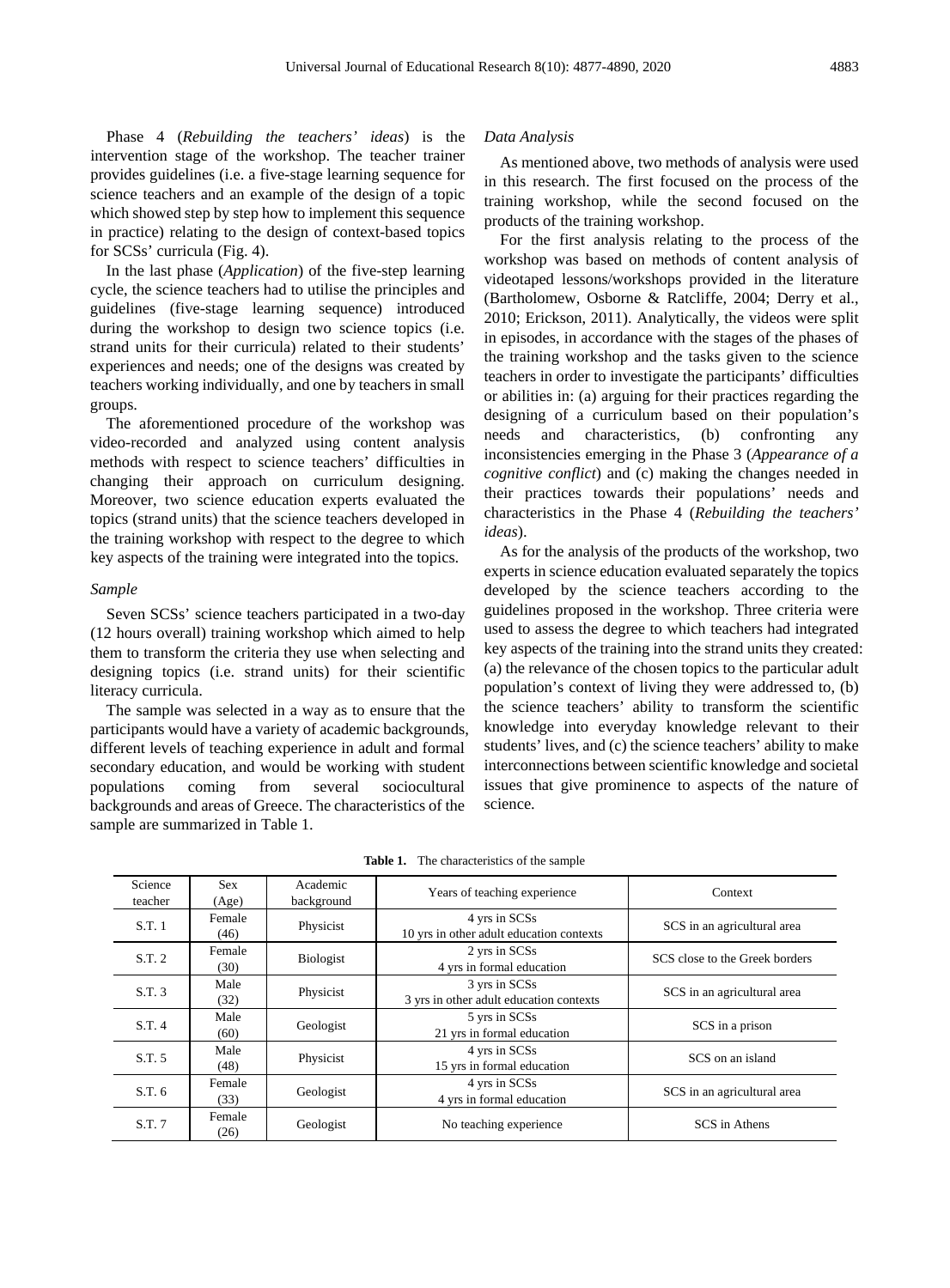# **3. Research Results**

## *Science teachers' perceptions and practices before the workshop, as described in Phase 2: Elicitation of ideas*

The content analysis of the videotaped workshop revealed that, prior to Phase 4 (*Intervention*), science teachers' perceptions and practices regarding scientific literacy curriculum designing could be classified into two major categories: (a) curricula aiming to stress the content of science, and (b) curricula aiming at providing familiarity with science-related daily life situations.

Specifically, five out of seven science teachers (S.T. 1, 3, 4, 5 and 7) stated in Phase 2 (*Elicitation of ideas*) of the workshop that the learning objectives they set and the content they choose are oriented towards the content of science (e.g. Newtonian Laws, the structure of matter, the periodic table and chemical reactions etc.). This is because they identify the term *scientific literacy* with the process of introducing the students to what they consider as 'the alphabet of science', namely to those concepts, principles, laws, methods, skills, etc. that they (i.e. the science teachers) consider as significant to science itself. Moreover, they argued that the acquisition of this kind of knowledge equips students with essential skills to cope with daily life situations: 'By solving exercises in the context of school science, for example in Mechanics, students build a systematic way of thinking, thus they acquire the skills needed to deal with the problems they usually encounter in their lives'. This perspective, depicts the science teachers' rather simplistic idea that this kind of problem-solving skills can be applied to the complexity of the issues which students confront in real life (Levinson, 2006; Osborne, 2007). In addition, the overall approach of these teachers can be clearly identified as a Vision I approach; hence it disregards the students' own culture, set of interests and needs.

Two science teachers (S.T. 2 and 6), who had only a few years of experience in formal and adult education, designed curricula aiming at providing familiarity with science-related daily life situations. In particular, they stated that the main goal of their curriculum designing was to enable students 'to acquire knowledge useful in daily life and to be able to recall it and use it when necessary'. Their curriculum emphasis was on issues of general interest, such as the construction and function of the human body, the way earthquakes are triggered, the effects of radiation on our lives, the use of chemicals (bases and acids) in daily life, etc. It should be mentioned that in a few cases, teachers have elaborated on topics directly related to their students' personal or vocational experiences (e.g. learning about cancer, for students having a pertinent health issue in their family, or learning about energy, for students working in an energy production plant). While this kind of curriculum designing strongly implies a Vision II approach to scientific literacy and actually provides some interconnection between the curriculum content and the students' specific context of living, it still ignores the aspect of the students' social needs, namely their need for participation in community life and for socio-political commitment to struggle for a change in the structure of society.

## *Science teachers' difficulties in changing their perceptions and practices during the workshop*

The desired shift in science teachers' perceptions and practices regarding scientific literacy curriculum designing (i.e. from theory-laden curricula to context-based curricula related to students' personal, vocational and social experiences) appeared to be more easily realized by the teachers who both already had a few years of teaching experience in SCSs, and had not been acculturated into *the ideology of science teaching* of the formal education. In contrast, science teachers who had extensive teaching experience in formal education or science teachers who were completely inexperienced in both formal or adult education had great difficulties.

# *i. Science teachers' extensive teaching experience in formal education as a barrier to making a paradigm shift*

The two science teachers with the most extensive teaching experience in formal education (S.T. 4 and 5) had great difficulties in embracing the idea that scientific literacy is a socially dependent concept, thus, the aims and the content of a science curriculum should be differentiated according to the living environments of the subjects (i.e. the student population) they are addressed to. More analytically, during the argumentation that took place in the workshop Phases 3 and 4 (*Appearance of a cognitive conflict* and *Rebuilding the concepts*), these two science teachers heavily defended their choice to develop curricula oriented towards the content of science, and they argued that the scientific knowledge itself is an asset essential for anyone to cope with issues in daily life.

The following dialogue between one of the two science teachers (S.T. 5) and the teacher trainer (T.Tr.) reflects these views:

S.T. 5: My choice to teach concepts or phenomena, such as nuclear fusion or the way free electrons act in metals, may seem to you exaggerated, though, in my opinion, this knowledge is a prerequisite in order to implement daily life phenomena, such as the solar system and the stars, electricity, etc. Such phenomena impress the students, hence they ask about them.

T.Tr.: Why do you think that this kind of knowledge [e.g. the knowledge of the way free electrons act in metals] is important for the specific population's lives? Will it help your students, for instance, to successfully cope with the situations they encounter in their daily lives, such as a short circuit, for example?

S.T. 5: Not necessarily, for sure. Though, isn't the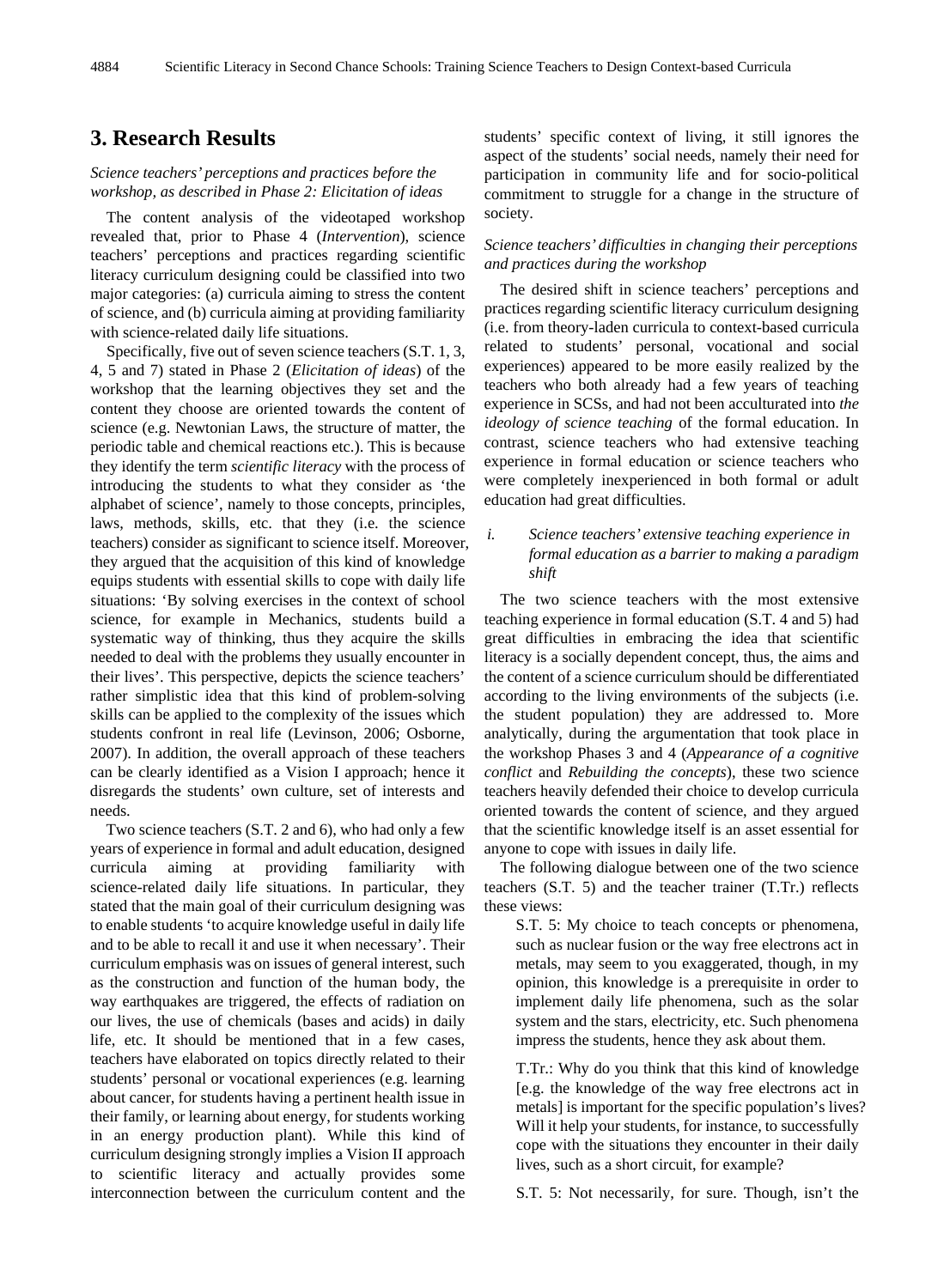knowledge of the way free electrons move in a metal important, by itself? How will the trainee understand what electricity is? I believe that the interpretations involved are significant to everybody.

T.Tr.: Considering the fact that in your annual curriculum program, you develop no more than five strand units, do you believe that a choice such as the subject of the way the free electrons move in a metal is critical to your students' lives, whom most of them work as fishermen?

S.T. 5: As I told you, the interpretations involved are significant. They introduce you to the microcosm, which offers a wide range set of explanations -that are not obvious- to comprehend daily life issues or situations.

Furthermore, even when these two science teachers were involved in an argumentation that seemed to quite convince them that their perspective does not apply to the interests and needs of the SCSs' students, they openly expressed their insecurities as to their ability to apply such a method to their educational practice.

S.T. 4: Even if we accept the value of the proposed approach for the specific educational context [i.e. SCSs], even then I believe that we could not actually implement it effectively in the teaching practice. We have been trained differently, and that affects us. We can't easily detach from the way we've learned to think and teach all these years and start embracing a completely different kind of thinking, suddenly.

As a consequence of their difficulties (i.e. their perspective was inwards science), when S.T. 4 and 5 attempted to choose and develop the subject of their context-based topic in the *Application* phase (5) of the workshop, they both acted inversely in order to approach the students' context of living: They searched in the content of the topics of their theory-laden curricula (i.e. the curricula they had already developed before the workshop) to find applications of science concepts and phenomena that could possibly be associated with their students' experiences, and then they set these applications as learning contexts for elaborating specific issues relevant to their students (i.e. S.T. 5: 'Atmospheric pressure' => 'Winds' at a SCS on a windy island consisting mainly of fishermen, and S.T. 4: 'Acids and bases' => 'Antacid medications' at a SCS whose students were serving prison terms, because some of them complained about experiencing stomachaches).

To sum up the situation regarding S.T. 4 and 5, during the course of the workshop, these two science teachers showed great resistance to changing their traditional perceptions and practices. At first, they heavily questioned the proposed method and insisted on teaching the scientific content to their students regardless of their age (adults), special characteristics, needs, living and working

conditions, etc. They hold a rigid ideology about science itself (*what science is about*, i.e. the nature of science) and science education (its goals and the way it should be taught) which is clearly positivistic and simplistic since it presents science as a body of knowledge detached from society, ethics, interests, etc. Their views practically reflect the ideology of the curricula of the secondary formal education, in which they were acculturated. Their extensive experience is limited to implementing a standardised curriculum rather than to designing one.

It should be noted that in Greece, a standardised curriculum is considered to be suitable for all secondary formal education's students (irrespective of an individual's special characteristics and needs), since it virtually aims to train them to pass the University entrance exams rather than to educate them as future citizens. Thus, this type of teaching environment and experience can shape a science teacher's perspective and also hinder one's ability (e.g. S.T. 4 and 5) to design a student-based curriculum for adults. We should point out, however, that besides the objections and difficulties of S.T. 4 and 5, in the end they both really tried to find a way to tailor their practices in order to implement the proposed sequence.

# *ii. Science teachers'limited teaching experience in formal education as a parameter of adaptability in a new perspective on curriculum-designing*

On the other hand, the four science teachers (S.T. 1, 2, 3 and 6) who had not been acculturated into *the ideology of science teaching* of the formal system and also had a few years' teaching experience in SCSs, were able to more easily perceive the key features of the training workshop and implement them in their curriculum designing. During workshop Phases 3 and 4 (*Appearance of a cognitive conflict* and *Rebuilding the concepts,* respectively*),* at first, S. T. 2 and 6 tried to support the proposed method when S. T. 4 and 5 questioned it, by recalling examples of their own practices that could facilitate their opponents' change of perspective.

S.T. 6: Something similar to the proposed method I once tried in the classroom by choosing to discuss the subject of *prenatal care.* I must say that it was the first time that even the most indifferent trainees changed attitude and showed real interest towards my lesson.

S. T. 1 and 3 seemed to hold a passive attitude during this argumentation, yet, when they were asked to choose a topic for their curriculum and to describe their first thoughts on how they intended to develop it, they posed arguments as regards their choices based on their students' specific characteristics and needs. This fact reveals the change in their criteria when selecting the curriculum content.

S. T. 3: The population I refer to mainly consists of farmers. Most of them are looking for new types of crops as they belong to rural cooperatives that want to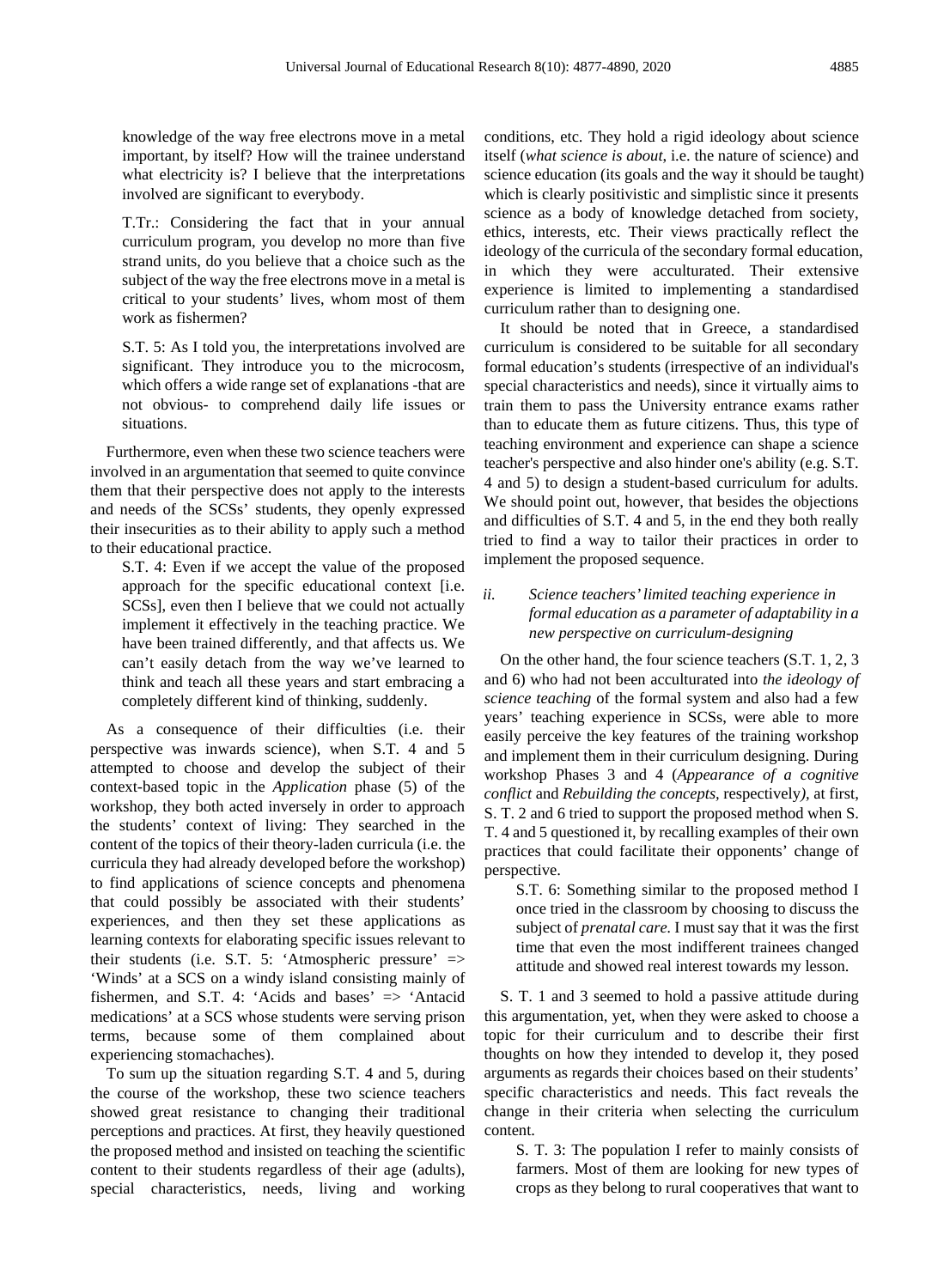attract subsidies. For this reason, I plan to develop the topic *Growing Herbs* and interconnect it, on the one hand with various science fields such as Chemistry, Biology, Meteorology, Geology etc., and on the other with the students' sociocultural context. It relates to their professions and to the specific culture of this region [i.e. practical medicine, myths, folk music etc.].

Table 2 presents the topics chosen by the science teachers when they worked individually. As shown, the above-mentioned four science teachers (S.T. 1, 2, 3 and 6) with limited experience in formal education successfully made the desired critical shift from theory-laden curricula to curricula that draws on daily-life, science-related situations relevant to their students' experiences.

**Table 2.** The topics that science teachers developed individually during the workshop

| Science<br>teacher | Topic                                          | Context                           |
|--------------------|------------------------------------------------|-----------------------------------|
| Sc. T. 1           | Olive oil                                      | SCS in an agricultural area       |
| Sc. T. 2           | Immigration, Racism and<br>Theory of Evolution | SCS close to the Greek<br>borders |
| Sc. T. 3           | Growing Herbs                                  | SCS in an agricultural area       |
| Sc. T. $4$         | Antacid medications                            | SCS in a prison                   |
| Sc. T. 5           | Winds                                          | SCS on a windy island             |
| Sc. T. 6           | Maps                                           | SCS in an agricultural area       |
| Sc. T. 7           | Landslides                                     | SCS in Athens                     |

#### *iii. Science teachers'teaching inexperience as a parameter of insecurity*

The most inexperienced science teacher of the workshop (Sc. T. 7) -who had only two months of teaching experience overall- failed to make the intended shift. As a geologist, she chose to teach the topic 'Landslides', despite the fact that she was addressing a student living in Athens. Of course, she recognized the incompatibility of the chosen context to her students' lives, but she also acknowledged her inability to develop a context-based topic that does not rely on the specific field of scientific knowledge which she is familiar with. Characteristically, she stated:

'I have to spend several hours considering issues relevant to my students' lives and interests and ways to utilize them under the guidelines of the proposed method. For the time being, I am not sure if I am able to implement a method that focuses on the context of my students' lives, because such contexts do not rely on the specific subject matter I am familiar with. I believe I have to gain more experience to be able not to be determined by my insecurities that trap me in teaching topics related to my academic background.'

In conclusion, S.T. 7's difficulties are related to her lack of: (a) science content knowledge apart from the area of her specialty (i.e. Geology), and thus she finds it difficult to design trans-disciplined topics, (b) knowledge and competencies to design a science curriculum, and (c) knowledge of how to interconnect science with wider societal issues and how to handle SSI when designing and implementing a context-based topic for her curriculum.

## *Working groups as a means to overcome science teachers' difficulties in transforming the scientific knowledge into knowledge meaningful to students' lives*

When asked to work alone, concerns and weaknesses emerged when the science teachers attempted to transform the scientific knowledge within the chosen context-based issues. Most science teachers had difficulties in determining which science concepts are related to their interdisciplinary topic and to what extent these concepts should be presented. Their inexperience in developing context-based topics (i.e. in transforming the scientific knowledge into daily-life knowledge meaningful for their students) and their insecurity in teaching science outside the 'borders' of their own academic background were inhibiting factors for the science teachers' practices.

However, when the science teachers where asked to work together in small groups to develop another topic, these difficulties seemed to be overcome (Table 3 presents the topics chosen by the science teachers when they worked in small groups.). Often enough, while they were working together to elaborate on their topic, the science teachers focused their discussions on the extent of the transformation that scientific knowledge needs in order to be meaningful to the students. The collaboration of science teachers with different views and academic backgrounds was decisive factor for successfully dealing with this issue.

An example of the science teachers' concerns and how they dealt with them while they were working in groups is illustrated by the following dialogue. The two science teachers (S.T. 3 and 6), in this case, try to develop a topic about *Wine and alcohol* since they both address students in SCSs in agricultural areas.

S.T. 3: To what extent do you think that we should elaborate on the concept of *alcohol*? Shall we refer to its molecular formula?

S.T. 6: No. I believe that this knowledge is not useful to our students' lives.

S.T. 3: Yes, but subsequently, when we refer to the process of converting grapes into wine, shouldn't we mention the reaction of the alcoholic fermentation?

S.T. 6: No. In my opinion, we just need to explain that this process is related to the role of a yeast that appears when we crush the grapes.

**Table 3.** The topics that science teachers developed in small groups during the workshop

| Science teacher(s) | Topic                                          | Context                               |
|--------------------|------------------------------------------------|---------------------------------------|
| S.T. $1, 2 \& 7$   | <b>Sexually Transmitted</b><br><b>Diseases</b> | SCSs in deprived<br>areas             |
| S.T. 3 & 6         | Wine and alcohol                               | SCSs in agricultural<br>areas         |
| S.T.4 & 5          | Space technologies                             | SCS in prison and<br>SCS on an island |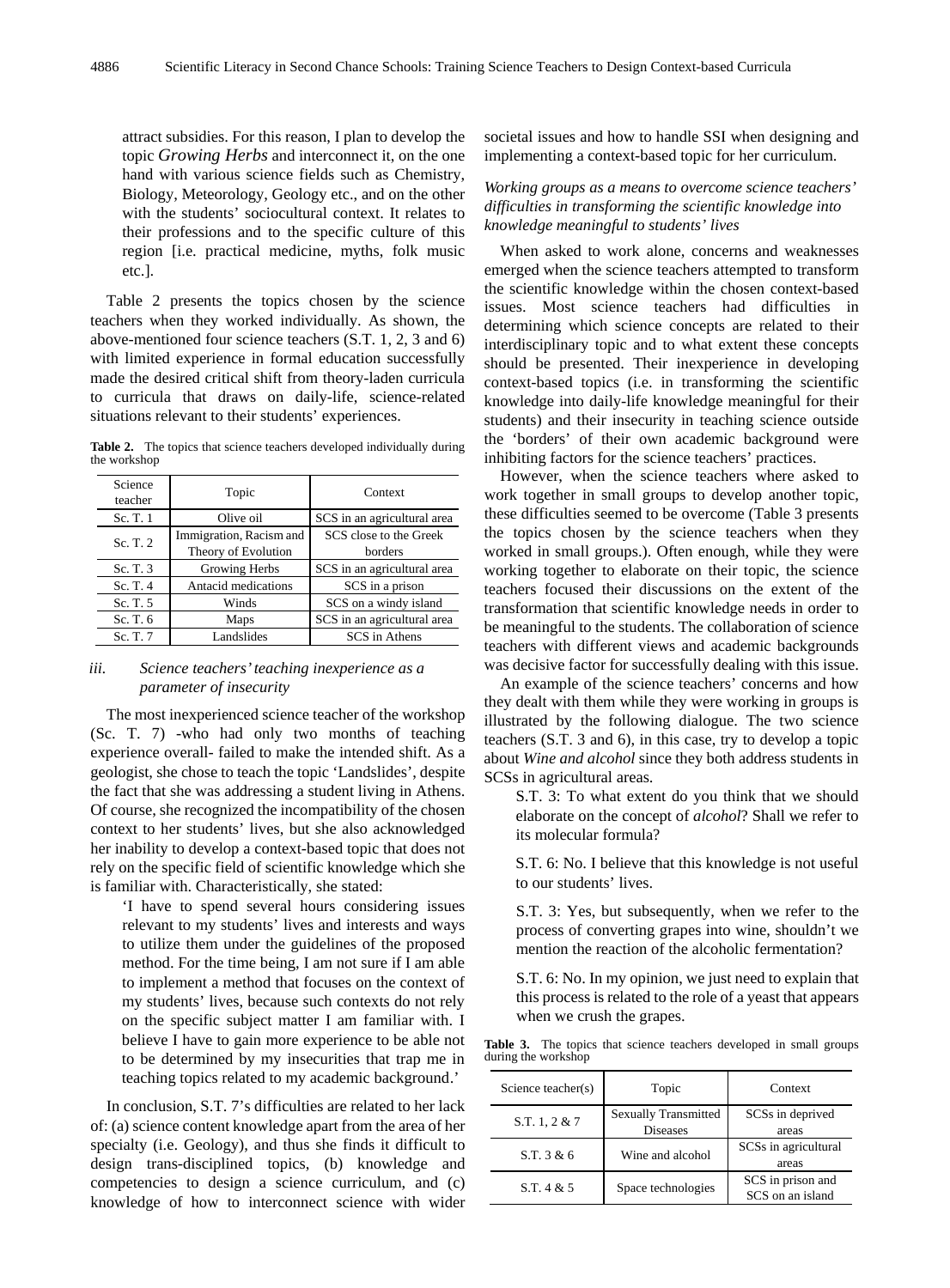#### *The products of the workshop*

As mentioned above the products of the workshop (i.e. the strand units designed by the science teachers) were analyzed by two science education experts regarding: (a) the relevance of the chosen topics to the particular adult students' context of living, (b) the science teachers' ability to transform the scientific knowledge into everyday knowledge relevant to their students' lives, and (c) the science teachers' ability to make interconnections between scientific knowledge and societal issues that give prominence to aspects of the nature of science. Following are details of the analysis.

#### *(a) The relevance of the chosen topics to the particular adult students' context of living*

According to the experts, the participants were able to make the critical shift from curricula oriented towards the content of science to context-based topics related to the students' everyday lives, needs and experiences ('Landslides' and 'Space technologies' are obviously the two exceptions, though these choices depict the science teachers attempt to make a shift from Vision I to a Vision II - Macro view approach to curriculum designing). As shown above, in tables 2 and 3, the science teachers seem to perceive and more readily draw on the vocational and personal lives of the learners in their attempt to design context-based curricula; thus their curricula have similarities with Layton's (1986) and Roth and Lee's (2004) curriculum exemplars. In only a few cases the topics that science teachers chose derived from the social experiences of the students ('Immigration, Racism and Theory of Evolution' and to some extent 'Sexually Transmitted Diseases'). However, radical perspectives for curriculum designing that stress socio-political issues related to the specific social and cultural context of their students (the Dos Santos approach) are totally excluded. The teachers' inability to approach the social contexts of their students' lives and to interconnect the living conditions and problems of the individuals with the broader, systemic problems of society possibly relates to the teachers' own cultural and ideological backgrounds (Barton, 1998).

## *(b) The science teachers' ability to transform the scientific knowledge into everyday knowledge relevant to their students'lives*

Difficulties were traced in the way science teachers used

scientific knowledge within the contexts of the topics they designed. According to the experts, in most cases the science teachers successfully managed to transform the scientific knowledge into everyday knowledge relevant to their students' lives. Though, in the cases where the everyday life problems/issues set required a range of scientific knowledge beyond the science teachers' specific academic field of knowledge (e.g. olive oil; a topic developed by a physicist), it seemed as if the science teachers were unsure/insecure about how to handle and present the relevant scientific knowledge. Thus, in these cases, they tended to teach science concepts in a more abstract way. The results were significantly better when the science teachers worked in small groups: The content knowledge was more targeted and transformed in such a way that it seemed to be directly relevant to the students' interests and needs. This finding is consistent with the findings of the qualitative analysis of the workshop.

## *(c) The science teachers' ability to make interconnections between scientific knowledge and societal issues that give prominence to aspects of the nature of science*

The analysis showed that most topics (seven out of ten), irrespective of whether they had originated from the personal, vocational or social 'identities' of the students, did effectively incorporate some interconnections between science and societal issues related to the lives of the students in SCSs. Through these issues, the science teachers aimed at triggering the students' critical thinking and positioning as an effort to facilitate their reintegration into society, which was one of the goals of the workshop (an example of such an attempt is shown in Figure 5). However, according to the science experts, the discussions raised about aspects of the nature of scientific knowledge were weak, indicating that the science teachers would benefit from further training in this area.

## *An example of topics designed by the science teachers*

Figure 5 presents the development of a characteristic example of the topics that the science teachers chose to design during the workshop ('Sexually Transmitted Diseases'). The example depicts that, regardless of the detected difficulties and weaknesses, the science teachers tried (and to a certain extent managed) to tailor their practices in accordance with their students' needs and experiences.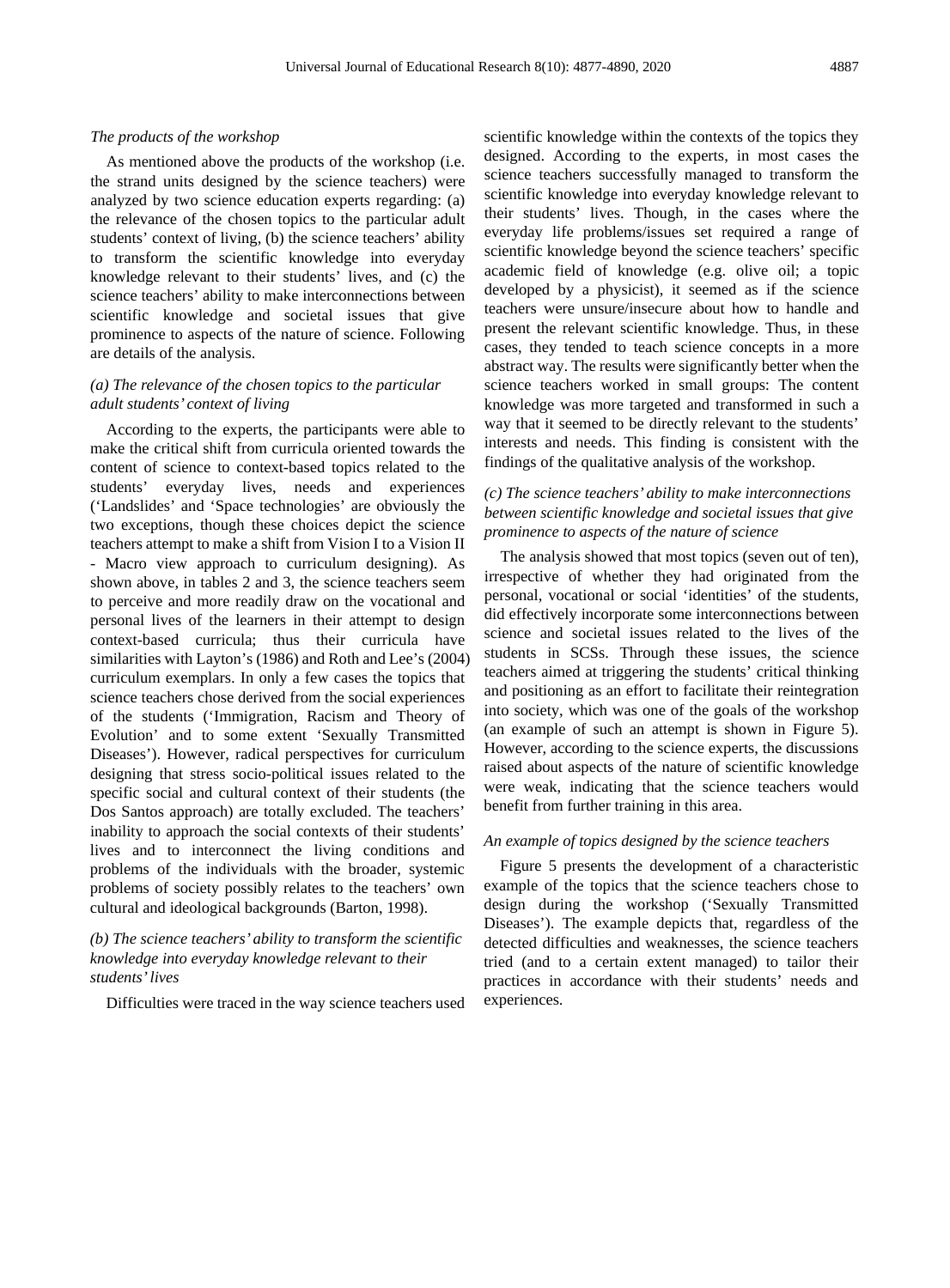

**Figure 5**. An example of the development of the science teachers' topics within the workshop

# **4. Discussions**

As regards socially vulnerable adult populations, the overview of the literature presented above relating to scientific literacy curricula highlights the importance of context-based learning in relation to the students' personal, vocational or social experiences. Furthermore, drawing attention to meaningful socio-political issues plays a crucial role in promoting students' critical thinking skills and in empowering citizens to struggle for the reconstruction of society.

To this end, this study reports on a pilot workshop that has been designed and implemented with an aim to change Greek SCSs' science teachers' perceptions and practices towards science curriculum-designing. The analysis showed that the science teachers' showed resistance in changing their views even when they were convinced about the inconsistencies of their practices. Though, the discussions and collaboration between science teachers having different qualifications (i.e. years of experience, academic background, competencies, ideology of teaching etc.) proved to be a key feature of the training workshop. Finally, the training workshop could be characterized as

effective (considering the workshops' duration) in developing most science teachers': (a) perceptions about the way to transform scientific knowledge into SCS knowledge (as shown in the dialogues when they worked in groups at the phase of the *Application*), and (b) practices in selecting and designing topics (strand units) for their scientific-literacy curricula compatible with the specific characteristics of their students (as shown in Table 2 & 3).

However, in order to facilitate educators that either have no teaching experience at all or, on the contrary, have extensive teaching experience in formal education, it seems that the main activities of the workshop should be adjusted to meet the specific needs of these teachers. Moreover, further training seems to be needed to develop science teachers' PCK (a) on the teaching of authentic science-related context-based issues, and (b) on the nature of scientific knowledge (Van Dijk, 2014).

# **5. Conclusions and Implications**

In conclusion, this paper articulated the perceptions and practices of seven Greek SCSs' science teachers when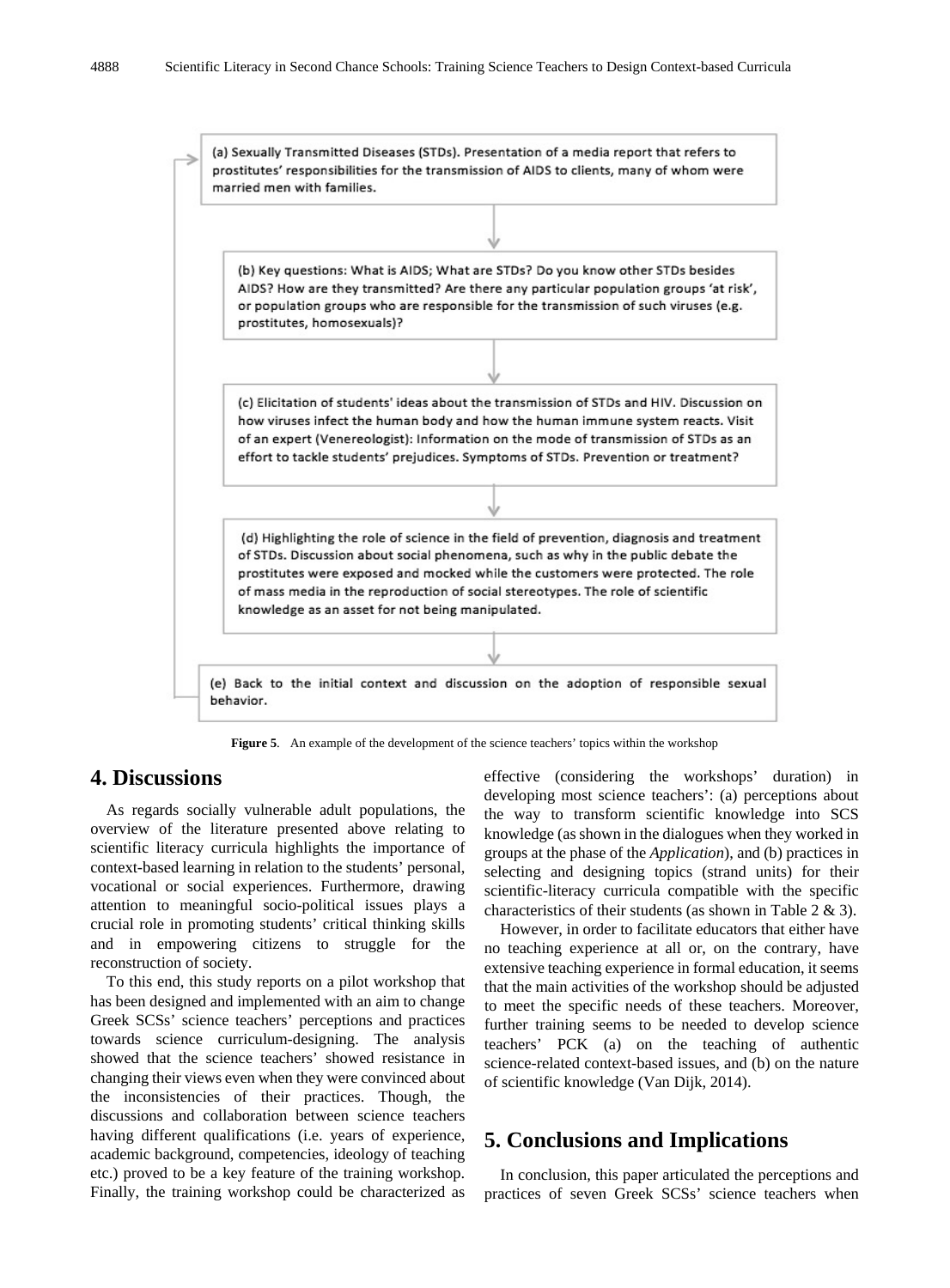designing curricula that aim to achieve the goal of reintegrating their adult students in society through scientific literacy. Moreover, it brought out their difficulties or potentials when they attempt to shift their practices, within the context of a constructivist teacher-training workshop, from theory-laden curricula towards context-based scientific literacy curricula related to their students' needs and experiences. Science teachers' prior teaching experience in formal education designated as a decisive parameter in order to make such a paradigm shift. On the other hand, the collaboration within the training workshop of science teachers that hold different views and had academic backgrounds facilitated their effort to put at the heart of the debate their students' experiences and needs at the process of the design.

The research-based knowledge resulting from this workshop, especially the ones related to the means of overcoming the science teachers' difficulties in transforming the scientific knowledge into knowledge meaningful to students' lives, may prove useful as to designers of similar teacher training programs as to the the Greek Institute for Continuing Adult Education itself. Though, this study should be considered as a pilot since it represented the difficulties and potentials of only seven SCSs' science teachers, who worked with student populations that came from several sociocultural backgrounds. Thus, further and wider research is needed in this still less inquired, whilst sensitive field, since it is crucial to help the SCSs' science teachers towards the designing of such innovative, scientific literary curricula developed to cultivate the adult students' critical thinking and to empower their ability to face daily-life issues that they confront in their personal, professional or social life.

# **REFERENCES**

- [1] Aikenhead, G. (2003). STS Education: A Rose by Any Other Name. In Cross R. (Eds) *A Vision for Science Education: Responding to the Work of Peter J. Fensham,* 59–75, London, Routledge, 2003.
- [2] Bartholomew, H., Osborne, J., & Ratcliffe, M. (2004). Teaching students 'ideas-about-science': Five dimensions of effective practice. *Science Education, 88*(5), 655-682. https://doi.org/10.1002/sce.10136
- [3] Barton, A. C. (1998). Teaching science with homeless children: Pedagogy, representation, and identity. *Journal of Research in Science Teaching, 35*(4), 379-394. https://doi.org/10.1002/(SICI)1098-2736(199804)35:4%3C 379::AID-TEA8%3E3.0.CO;2-N
- [4] Bybee, R. W. (1997). *Toward an Understanding of Scientific Literacy.* In: Graeber, W. & Bolte, C. (eds.), Scientific Literacy – An international Symposium, Kiel:IPN.
- [5] Chatzitheocharous, P., Nicolopoulou, V., & Giovanni, H. (2010). *Introduction to adult education. Educational*

*material for the training of SCSs' teachers*. Athens: IDEKE Publications (in Greek).

- [6] Day, S. P., & Bryce, T. G. K. (2011). Does the discussion of socio-scientific issues require a paradigm shift in science teachers' thinking? *International Journal of Science Education*, 33(12), 1675-1702. https://doi.org/10.1080/095 00693.2010.519804
- [7] De Boer, D. E. (2000). Scientific literacy: Another look at its historical and contemporary meanings and its relationship to science education reform. *Journal of Research in Science Teaching, 37*, 582-601. https://doi.org/10.1002/1098-2736( 200008)37:6%3C582::AID-TEA5%3E3.0.CO;2-L
- [8] Derry, S. J., Pea, R. D., Barron, B., Engle, R. A., Erickson, F., Goldman, R., Hall, R., Koschmann, T., Lemke, J. L., Sherin, M. G., & Sherin, B. L. (2010). Conducting Video Research in the Learning Sciences: Guidance on Selection, Analysis, Technology, and Ethics. *Journal of the Learning Sciences, 19*(1), 3-53. https://doi.org/10.1080/10508400903452884
- [9] Dos Santos, W. L. P. (2009). Scientific literacy: A Freirean perspective as a radical view of humanistic science education. *Science Education, 93*, 361-382.https://doi.org/1 0.1002/sce.20301
- [10] Durant, J., Evans, G., Thomas, G. (1993) Public understanding of science in Britain: The role of medicine in the popular representation of science. *Public Understanding of Science, 1*, 161-182. http://citeseerx.ist.psu.edu/viewdoc/ download?doi=10.1.1.884.9956&rep=rep1&type=pdf
- [11] Erickson, F. (2011). Uses of video in social research: a brief history. *International Journal of Social Research Methodology, 14*(3), 179–189. https://doi.org/10.1080/1364 5579.2011.563615
- [12] European Commission (2001), *Second chance schools: Results of a European pilot project*, Brussels. https://ec.europa.eu/budget/euprojects/second-chance-schoo l\_en
- [13] European Commission (1995). *White paper on education and training - Teaching and learning - Towards the learning society*. Office for official publications of the European Communities. https://op.europa.eu/en/publication-detail/-/publication/d0a 8aa7a-5311-4eee-904c-98fa541108d8
- [14] Eurydice (2000). *Results of the Eurydice survey: Lifelong learning: The contribution of educational systems.* http://hdl.voced.edu.au/10707/113251
- [15] Geddis, A. N. (1991). Improving the quality of science classroom discourse on controversial issues. *Science Education, 75*(2), 169 – 183. https://doi.org/10.1002/sce.37 30750203
- [16] Hewson, P. W., Tabachnick, B. R., Zeichner, K. M., Blomker, K. B., Meyer, H., Lembeger, J., Marion, R., Park, H., & Toolin, R. (1999). Educating prospective teachers of biology: Introduction and research methods*. Science Education, 83*(3), 247 – 273. https://doi.org/10.1002/(SICI) 1098-237X(199905)83:3%3C247::AID-SCE1%3E3.0.CO; 2-C
- [17] IDEKE (2003). *School guidelines for Second Chance Schools*. Athens: IDEKE Publications (in Greek).
- [18] Kolstø, S. D., (2001). Scientific literacy for citizenship: